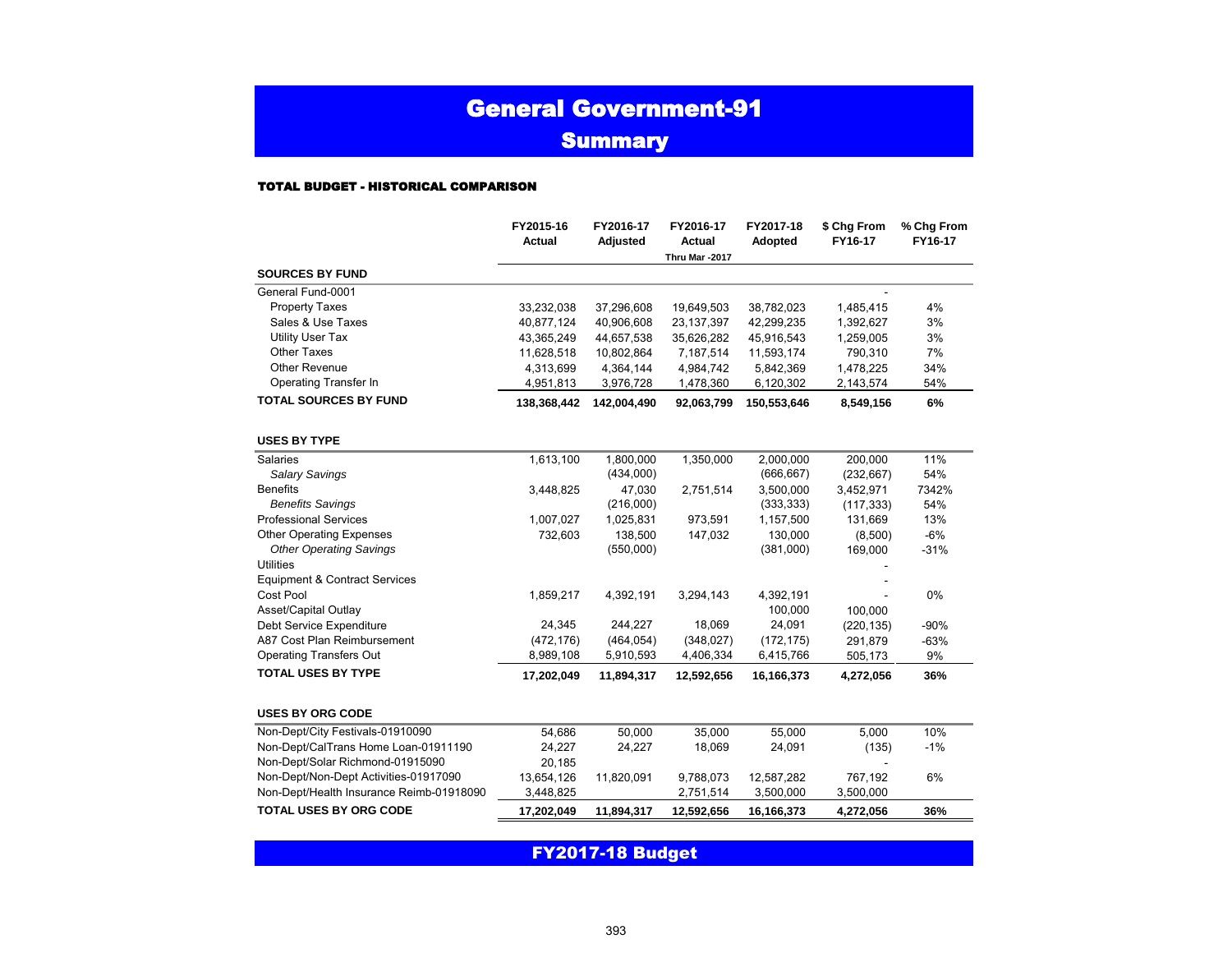# Marina Operations-89 **Summary**

#### TOTAL BUDGET - HISTORICAL COMPARISON

|                                                                          | FY2015-16<br><b>Actual</b> | FY2016-17<br><b>Adjusted</b> | FY2016-17<br><b>Actual</b><br>Thru Mar -2017 | FY2017-18<br><b>Adopted</b> | \$ Chg From<br>FY16-17 | % Chg From<br>FY16-17 |  |
|--------------------------------------------------------------------------|----------------------------|------------------------------|----------------------------------------------|-----------------------------|------------------------|-----------------------|--|
| <b>SOURCES BY FUND</b>                                                   |                            |                              |                                              |                             |                        |                       |  |
| Marina Operations-4005                                                   | 337,130                    | 1,943,593                    | 271,897                                      | 293,593                     | (1,650,000)            | $-85%$                |  |
| <b>TOTAL SOURCES BY FUND</b>                                             | 337,130                    | 1,943,593                    | 271,897                                      | 293,593                     | $-1,650,000$           | $-85%$                |  |
| <b>USES BY TYPE</b>                                                      |                            |                              |                                              |                             |                        |                       |  |
| Salaries                                                                 |                            |                              |                                              |                             | $\qquad \qquad -$      |                       |  |
| <b>Benefits</b>                                                          |                            |                              |                                              |                             |                        |                       |  |
| <b>Professional Services</b>                                             | 26,400                     |                              |                                              |                             |                        |                       |  |
| <b>Other Operating Expenses</b>                                          |                            |                              |                                              |                             |                        |                       |  |
| <b>Utilities</b>                                                         |                            |                              |                                              |                             |                        |                       |  |
| <b>Equipment &amp; Contract Services</b><br>Provision for Insurance Loss |                            |                              |                                              |                             |                        |                       |  |
| Cost Pool                                                                |                            |                              |                                              |                             |                        |                       |  |
| Asset/Capital Outlay                                                     | 85,196                     | 1,650,000                    |                                              |                             | (1,650,000)            | $-100%$               |  |
| Debt Service Expenditure                                                 | 125,533                    | 206,815                      | 206,815                                      | 206,815                     |                        | 0%                    |  |
| <b>Operating Transfers Out</b>                                           | 100,000                    | 86,778                       | 65,082                                       | 86,778                      |                        | 0%                    |  |
| <b>TOTAL USES BY TYPE</b>                                                | 337,130                    | 1,943,593                    | 271,897                                      | 293,593                     | $-1,650,000$           | $-85%$                |  |
| <b>USES BY ORG CODE</b>                                                  |                            |                              |                                              |                             |                        |                       |  |
| Marina (CIP)-40536031                                                    |                            | 1,650,000                    | $\blacksquare$                               |                             | (1,650,000)            | $-100%$               |  |
| Marina (Operations)-40591082                                             | 337,130                    | 293,593                      | 271,897                                      | 293,593                     |                        | 0%                    |  |
| <b>TOTAL USES BY ORG CODE</b>                                            | 337,130                    | 1,943,593                    | 271,897                                      | 293,593                     | (1,650,000)            | $-85%$                |  |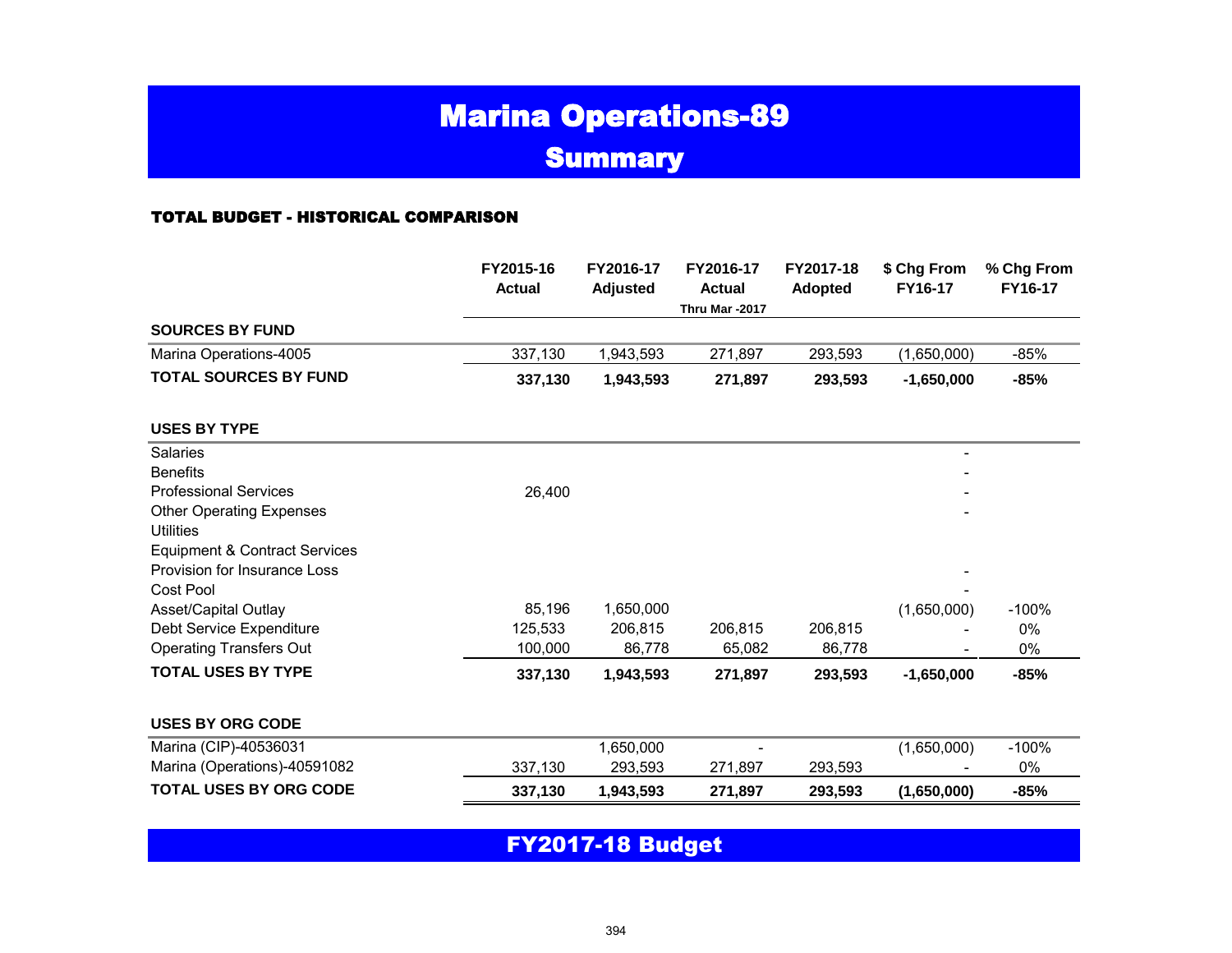# Debt Summary

The Debt Analysis is updated annually to review existing debt and to present potential funding alternatives for proposed capital projects. The ability to raise capital through debt instruments is dependent upon many factors, including market conditions and the City's credit rating, which is assigned by independent rating agencies. The City's ratings are as follows:

| City of Richmond (Long-Term) | Baa1 | Moody's             |
|------------------------------|------|---------------------|
| <b>Pension Bonds</b>         | Baa2 | Moody's             |
| <b>Wastewater Enterprise</b> | AA-  | Standard and Poor's |

The use of short-term debt is sometimes more practical than long-term borrowing. Bridging a temporary cash flow requirement or advancing available funds while market conditions for long-term borrowing are unfavorable are two examples of the rationale for incurring short-term debt. The City traditionally issues a Tax and Revenue Anticipation Note (TRAN) to finance its working capital needs.

Typically, debt instruments are long-term in nature. Government debt instruments are costly to place, with legal expenses, underwriting costs, and administrative expenses all necessary to properly document and raise capital. Long-term debt can fund major capital improvements while spreading repayment out over long periods of time. Because the costs of issuance are usually added onto the net amount of money actually required, the use of long-term debt is neither cost effective nor practical in every circumstance. Tax-exempt long-term borrowing is confined to capital improvements that cannot be funded from current revenues, and it cannot be used to pay for operational costs.

The City has occasionally advanced funds to fund operations of non-general funds through the issuance of Long-Term Interfund Advances. These advances are supported by a memorandum of agreement and promissory note between the funds making and receiving the advances.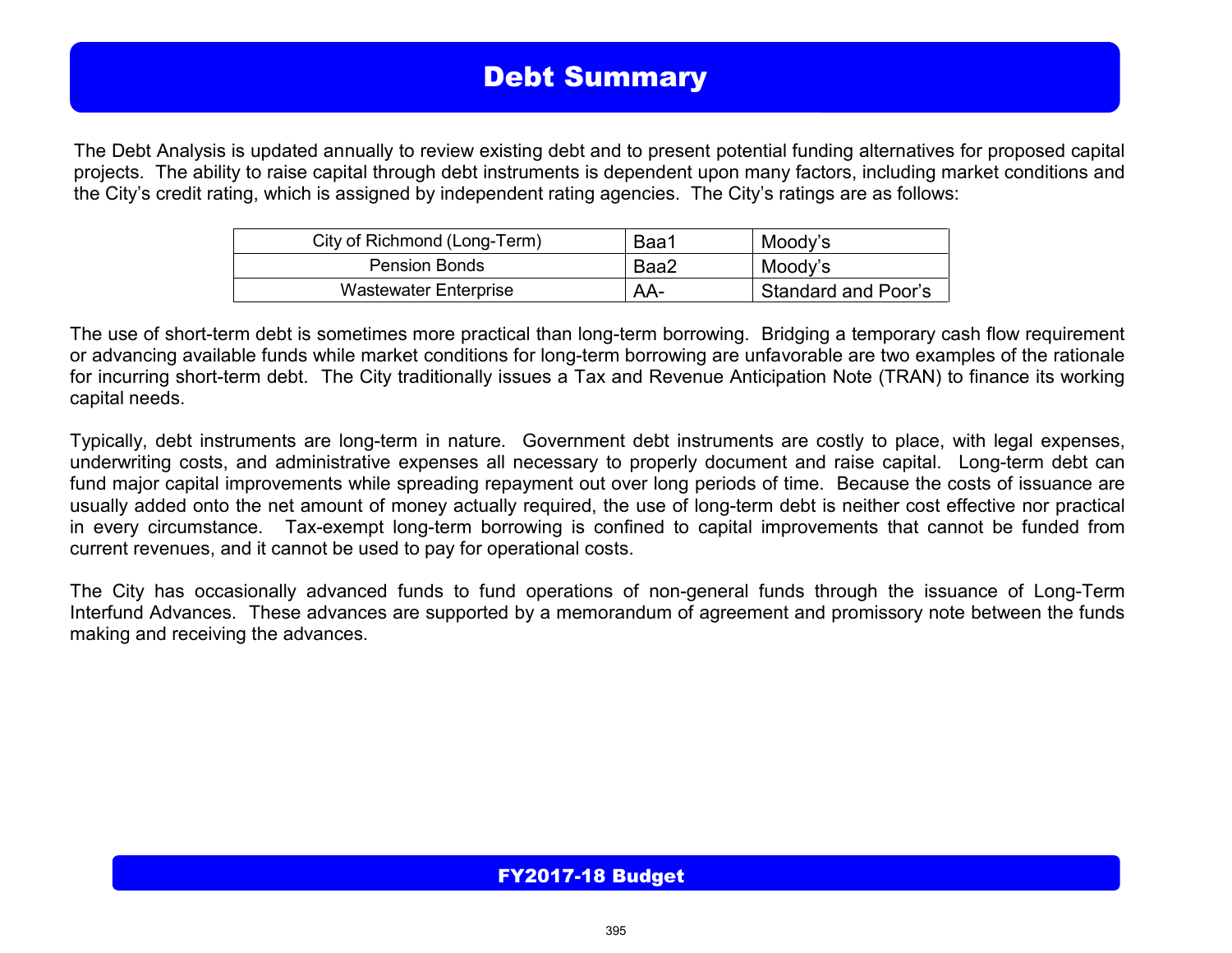## Debt Summary

The Finance Department maintains documentation for the various debt instruments issued by the City. An overview is presented in the City's Comprehensive Annual Financial Report and Annual Operating Budget of all outstanding debt and repayment schedules.

The City has no outstanding general obligation bonds.

#### **General Fund and Lease Obligation Debt**

The City may enter into long-term lease obligations such as Certificates of Participation or Lease Revenue Bonds without first obtaining voter approval. The City has entered into various lease arrangements under which the City must make annual payments to finance its occupancy of public buildings or acquisition of equipment necessary for City operations.

#### **Tax Allocation Bonds**

The Richmond Community Redevelopment Agency may issue bonds for acquisition of real property, the development of any real property, whether owned or acquired as a building site, the construction or reconstruction of streets, highways and sidewalks, and the installation of public utilities, all for the purpose of redevelopment of blighted areas within the jurisdiction of the area.

#### **Enterprise Revenue Bonds**

The City's Port, Housing Authority and Wastewater Enterprises have issued bonds payable from their respective revenues to finance certain facilities.

#### **Pension Obligation Bonds**

The City of Richmond has issued Pension Obligation Bonds to pay some or all of its various pension plans' unfunded accrued actuarial liability.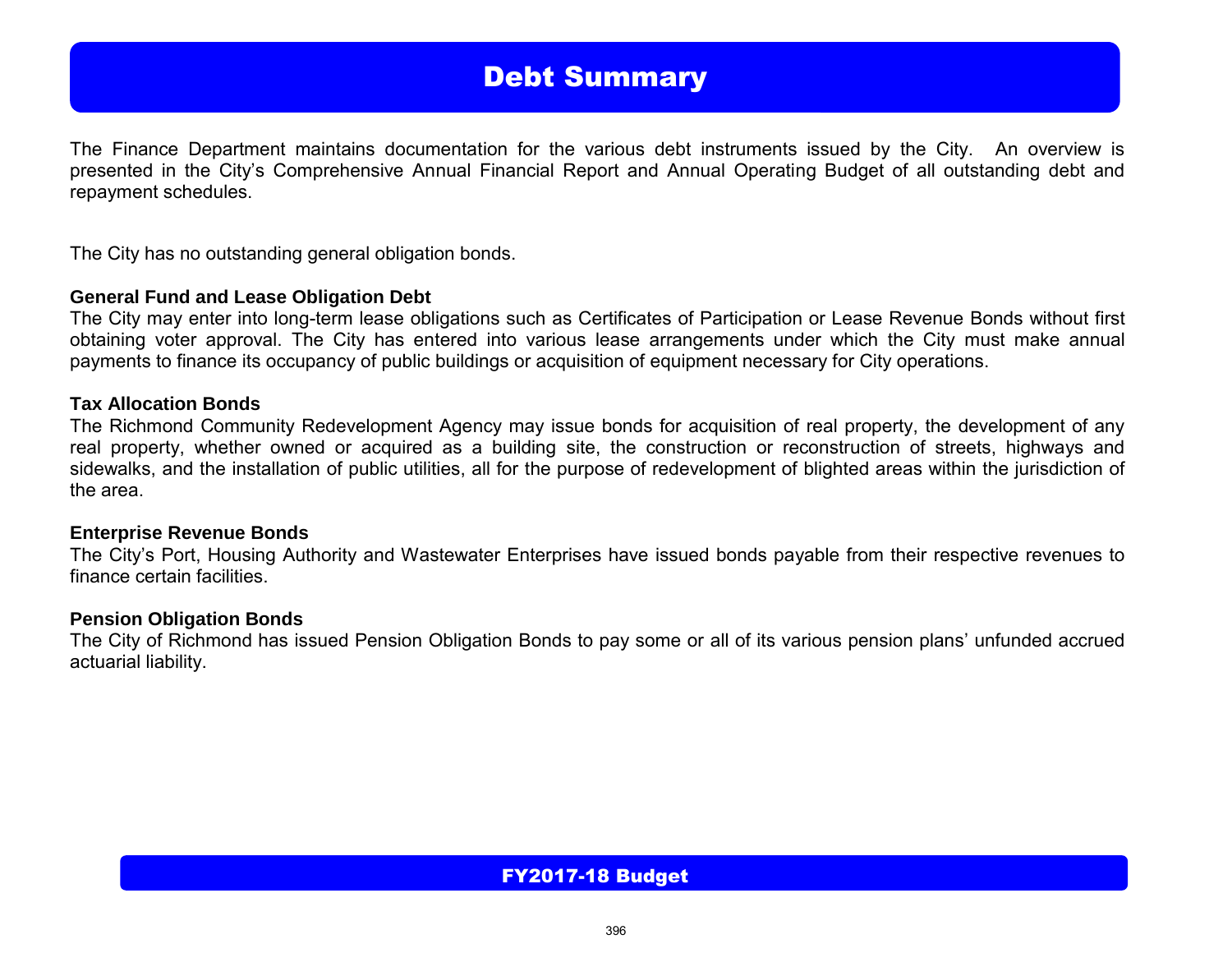# Debt Summary

#### **Interest Rate Swap Agreements**

The City is authorized under California Government Code Section 5922 to enter into interest rate swaps to reduce the amount and duration of rate, spread, or similar risk when used in combination with the issuance of bonds. The City has entered into current interest rate swaps for the following transactions:

Wastewater Revenue Bonds, Series 2017A

#### **Debt Levels and Legal Debt Limits**

The City of Richmond has current debt levels and legal debt limits:

- Article XVI, Section 18 of the California Constitution prohibits cities, counties and school districts from entering into indebtedness or liability without obtaining two-thirds voter approval for the obligation (General Obligation Bonds). The three major exceptions to the debt limit are as follows:
- The Offner-Dean Lease Exception provides that a long-term lease obligation entered into by a city, county, or school district as lessee will not be considered and "indebtedness or liability" under the debt limit.
- The Special Fund Doctrine permits long-term indebtedness or liabilities to be incurred without an election if the indebtedness or liability is payable from a "special fund" and not from the entity's general revenues.
- The "Obligation Imposed by Law" Exception allows that the obligation is involuntary, and therefore it would be meaningless to put the question to the voters.
- The City has no outstanding General Obligation Bonds. Of the City's total debt portfolio, all issues pledged by General Fund revenues are lease obligations, or supported by Special Funds.
- Explain the effects of existing debt levels on current operations?
- The City's current Debt Policy limits sets forth detailed debt management and refunding practices. The key guideline of the policy is that net General Fund debt service cannot exceed 10% of General Fund revenues.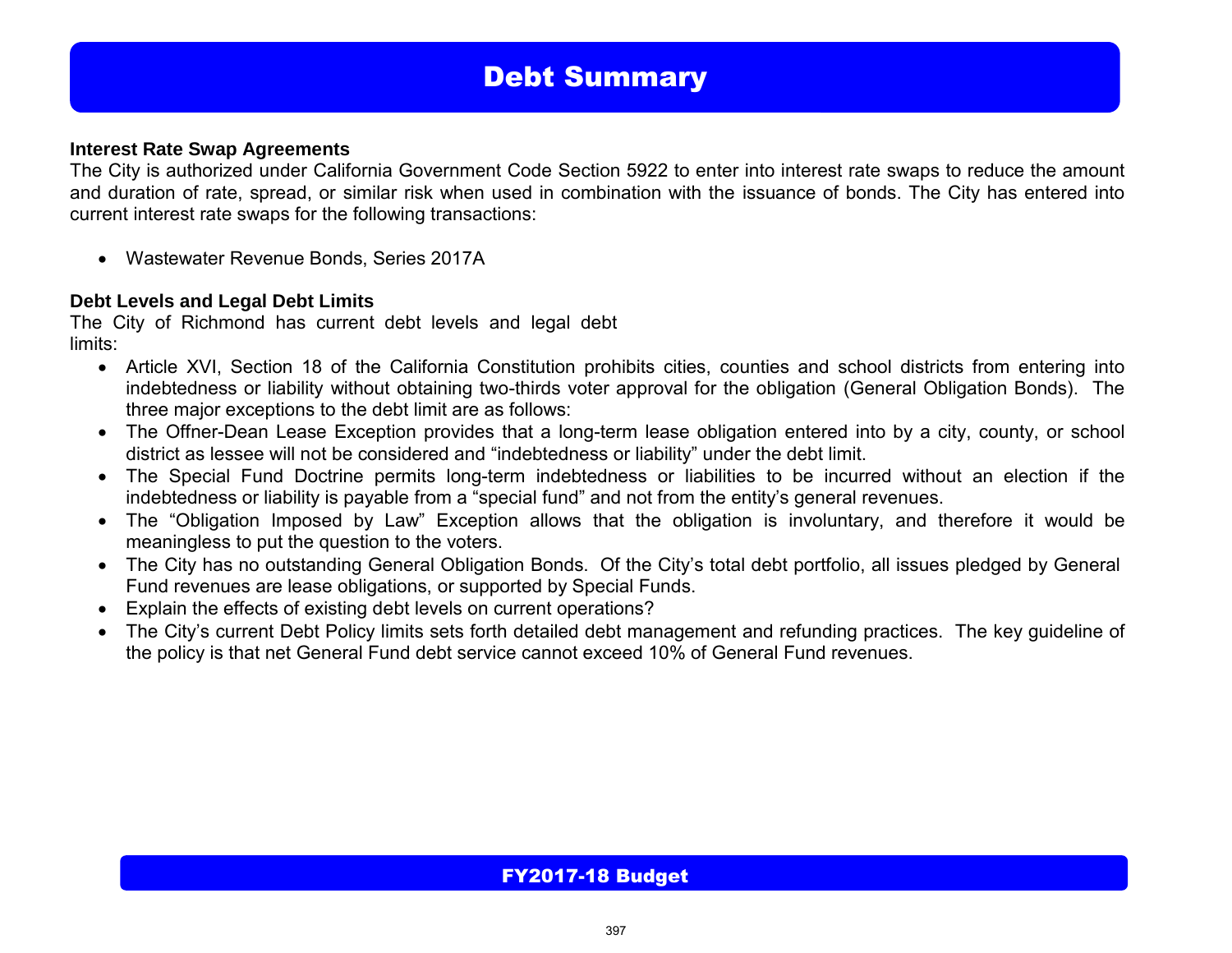**City of Richmond DebtService Budget Fiscal Year 2017-18** 

| Mode  | <b>Acct String</b>                 | <b>Description</b>                                                                        | <b>NOTES</b> | Original<br>Amount             | Interest<br>Rate | Date of<br><b>Maturity</b> | <b>Beginning Balance as of</b><br>7/1/2017 |                                           | FY2017-18              | <b>TOTAL</b> | <b>Ending Balance as of</b><br>6/30/2018 |
|-------|------------------------------------|-------------------------------------------------------------------------------------------|--------------|--------------------------------|------------------|----------------------------|--------------------------------------------|-------------------------------------------|------------------------|--------------|------------------------------------------|
|       |                                    | <b>Loans Payable</b>                                                                      |              |                                |                  |                            |                                            |                                           |                        |              |                                          |
| Fixed |                                    | 40591082-400751 California Department of Boating and Waterways #21                        |              | 1,354,486.74                   | 4.50%            | 8/1/2034                   |                                            | 522,459.03 PRINCIPAL                      | 19,457.34              |              | 503,001.69                               |
|       |                                    | 40591082-400752 Finance Marina construction projects.                                     |              |                                |                  |                            |                                            | INTEREST                                  | 23,510.66              |              |                                          |
|       |                                    |                                                                                           |              |                                |                  |                            |                                            |                                           |                        | 42,968.00    |                                          |
| Fixed |                                    | 40591082-400751 California Department of Boating and Waterways #22                        |              | 2,164,228.52                   | 4.50%            | 8/1/2039                   | 1,663,933.49 PRINCIPAL                     |                                           | 42,733.99              |              | 1,621,199.50                             |
|       |                                    | 40591082-400752 Finance Marina construction projects.                                     |              |                                |                  |                            |                                            | <b>INTEREST</b>                           | 74,877.01              |              |                                          |
|       |                                    |                                                                                           |              |                                |                  |                            |                                            |                                           |                        | 117,611.00   |                                          |
| Fixed |                                    | 40591082-400751 California Department of Boating and Waterways #81                        |              | 79,810.73                      | 4.50%            | 8/1/2042                   |                                            | 64,037.50 PRINCIPAL                       | 1,347.31               |              | 62,690.19                                |
|       |                                    | 40591082-400752 Finance Marina Transit Dock Loan.                                         |              |                                |                  |                            |                                            | <b>INTEREST</b>                           | 2,881.69               |              |                                          |
|       |                                    |                                                                                           |              |                                |                  |                            |                                            |                                           |                        | 4,229.00     |                                          |
| Fixed |                                    | 40591082-400751 California Department of Boating and Waterways #117                       |              | 704,778.31                     | 4.50%            | 8/1/2031                   | 451,122.99 PRINCIPAL                       |                                           | 21,706.47              |              | 429,416.52                               |
|       |                                    | Finance Small Craft Harbor Loan - Marina Restructured Ioan Dredging Design                |              |                                |                  |                            |                                            |                                           |                        |              |                                          |
|       |                                    | 40591082-400752 Work and Dredging Construction                                            |              |                                |                  |                            |                                            | INTEREST                                  | 20,300.53              |              |                                          |
|       |                                    |                                                                                           |              |                                |                  |                            |                                            |                                           |                        | 42,007.00    |                                          |
| Fixed |                                    | 01232831-400751 California Energy Commission Loan #1                                      |              | 621,558.00                     | 3%               | 12/22/2025                 | 452,146.19 PRINCIPAL                       |                                           | 47,452.95              |              | 404,693.24                               |
|       |                                    | 01232831-400752 Replace streetlights with new LED lights                                  |              |                                |                  |                            |                                            | <b>INTEREST</b>                           | 13,212.37              |              |                                          |
|       |                                    |                                                                                           |              |                                |                  |                            |                                            |                                           |                        | 60,665.32    |                                          |
| Fixed |                                    | 01232831-700751 California Energy Commission Loan #2                                      |              | 1,239,036.22                   | $1\%$            | 6/22/2030                  | 1,090,128.99 PRINCIPAL                     |                                           | 78,933.10              |              | 1,011,195.89                             |
|       |                                    | 01232831-400752 Replace streetlights with new LED lights                                  |              |                                |                  |                            |                                            | INTEREST                                  | 10,705.04              |              |                                          |
|       |                                    |                                                                                           |              |                                |                  |                            |                                            |                                           |                        | 89,638.14    |                                          |
| Fixed |                                    | 01911190-400751 CalTrans Home Loan                                                        |              | 1,467,160.00                   | 0.3404%          |                            | $\overline{\phantom{a}}$                   | PRINCIPAL                                 | 22,514.64              |              |                                          |
|       | 01911190-400752                    |                                                                                           |              |                                |                  |                            |                                            | INTEREST                                  | 1,576.72               |              |                                          |
|       |                                    | <b>Capital Leases</b>                                                                     |              |                                |                  |                            |                                            |                                           |                        | 24,091.36    |                                          |
| Fixed |                                    | 50335031-400671 Holman Capital Corporation Lease #2                                       |              | 2,027,886.45                   | 3.06%            | 12/26/2017                 | 180,754.12 PRINCIPAL                       |                                           | 180,754.12             |              | $\Omega$                                 |
|       |                                    | 50335051-400672 Refinance Suntrust 5                                                      |              |                                |                  |                            |                                            | INTEREST                                  | 2,765.59               |              |                                          |
|       |                                    |                                                                                           |              |                                |                  |                            |                                            |                                           |                        | 183,519.71   |                                          |
| Fixed |                                    | 11233731-400671 Holman Capital Corporation Lease #3                                       |              | 502,500.00                     | 3.35%            | 6/26/2019                  |                                            | 144,107.67 PRINCIPAL                      | 70,857.08              |              | 73,250.59                                |
|       |                                    | 11233731-400672 Hilltop Directional Signs                                                 |              |                                |                  |                            |                                            | <b>INTEREST</b>                           | 4,239.10               |              |                                          |
|       |                                    |                                                                                           |              |                                |                  |                            |                                            |                                           |                        | 75,096.18    |                                          |
| Fixed |                                    | 01191021-400671 Holman Capital Corporation #4                                             |              | 2,000,000.00                   | 3.17%            | 1/14/2023                  | 1,256,218.57 PRINCIPAL                     |                                           | 197,894.24             |              | 1,058,324.33                             |
|       |                                    | 01191021-400672 West Contra Costa Family Justice Center                                   |              |                                |                  |                            |                                            | INTEREST                                  | 38,266.14              |              |                                          |
|       |                                    |                                                                                           |              |                                |                  |                            |                                            |                                           |                        | 236,160.38   |                                          |
| Fixed |                                    | 01232831-400671 BancAmerica Merrill Lynch                                                 |              | 4,641,936.00                   | 2.55%            | 10/23/2026                 | 3,780,887.04 PRINCIPAL                     |                                           | 313,719.24             |              | 3,467,167.80                             |
|       |                                    | 01232831-400672 Finance the purchase of streetlights from PG&E and associated upgrades    |              |                                |                  |                            |                                            | <b>INTEREST</b>                           | 94,586.03              |              |                                          |
|       |                                    | <b>Bonds Payable</b>                                                                      |              |                                |                  |                            |                                            |                                           |                        | 408305.27    |                                          |
| Fixed | 30211090-40751                     | Pension Obligation Bonds 99A                                                              |              | 36,280,000.00                  | 6.37% - 7.62%    | 8/01/2029                  | 8,010,000.00 PRINCIPAL                     |                                           | 1,520,000.00           |              | 6,490,000.00                             |
|       |                                    | Fund portion of unfunded accrued actuarial liability in Police & Fireman<br>Pension Fund. |              |                                |                  |                            |                                            |                                           |                        |              |                                          |
|       | 30211090-400752<br>30211090-400755 |                                                                                           |              |                                |                  |                            |                                            | <b>INTEREST</b><br><b>BOND ADMIN FEES</b> | 550,543.00<br>5,000.00 |              |                                          |
|       |                                    |                                                                                           |              |                                |                  |                            |                                            |                                           |                        | 2,075,543.00 |                                          |
| Fixed | 30111090-400751 2005 POBs (CABs)   |                                                                                           | CABs         | 229,716,000.00 5.935% - 6.055% |                  | ??                         | 188,366,000.00 PRINCIPAL                   |                                           | 6,653,000.00           |              | 181,713,000.00                           |
|       |                                    |                                                                                           |              |                                |                  |                            |                                            |                                           |                        |              |                                          |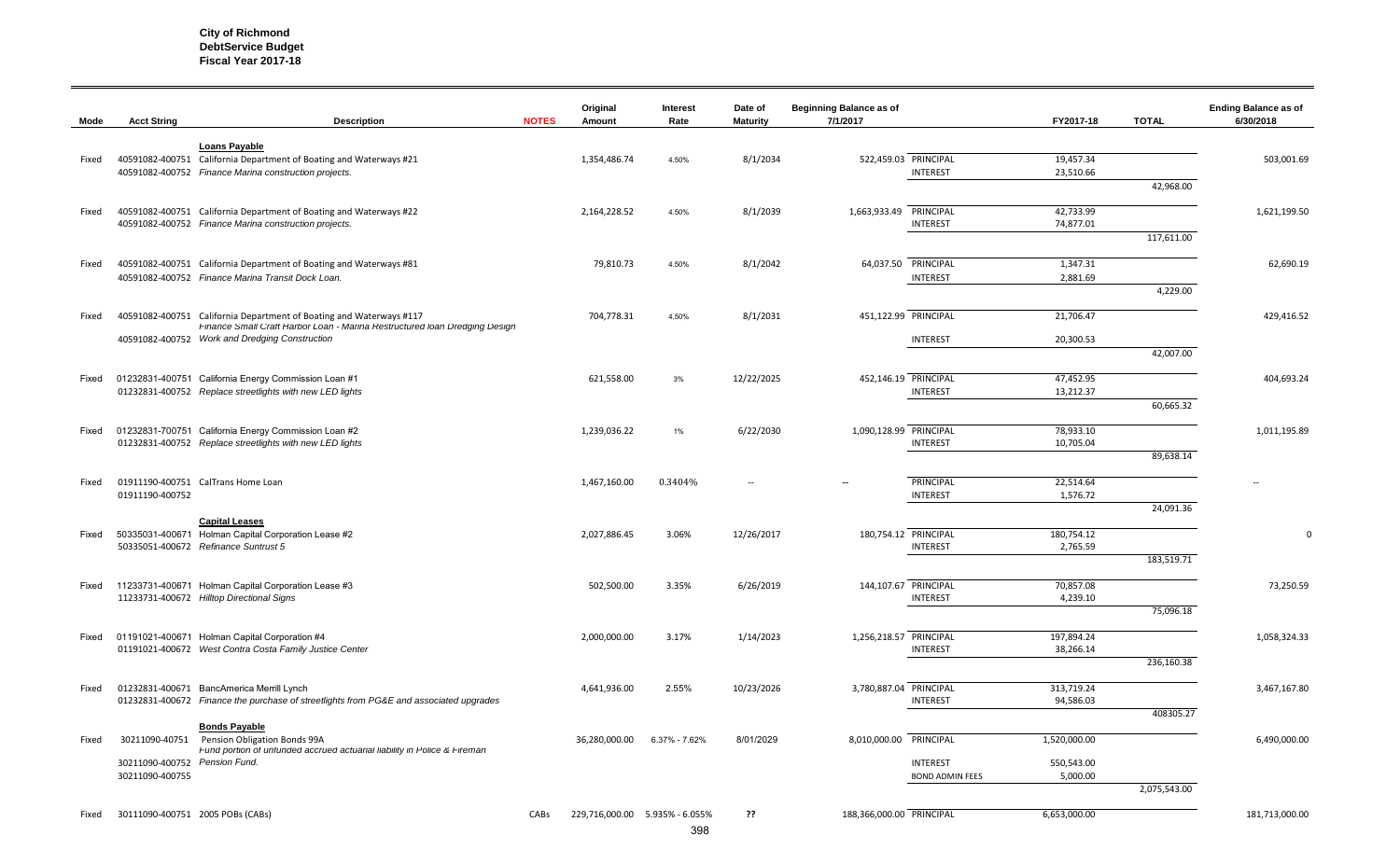**City of Richmond DebtService Budget Fiscal Year 2017-18** 

|       | 30111090-400755<br>30111090-400759<br>30111090-400760                                                          | Prepay the unfunded liability of the Miscellaneous and Safety pension plans<br>30111090-400752 provided through CalPERS.                |             |               |                                |            |                         | <b>INTEREST</b><br><b>BOND ADMIN FEES</b><br>SWAP PMT TO C-PARTY<br>SWAP PMT FROM C-PARTY                                                                         | 2,853,575.00<br>3,000.00<br>2,999,398.36<br>(50,000.00)                                                      |                            |               |
|-------|----------------------------------------------------------------------------------------------------------------|-----------------------------------------------------------------------------------------------------------------------------------------|-------------|---------------|--------------------------------|------------|-------------------------|-------------------------------------------------------------------------------------------------------------------------------------------------------------------|--------------------------------------------------------------------------------------------------------------|----------------------------|---------------|
|       |                                                                                                                |                                                                                                                                         |             |               |                                |            |                         |                                                                                                                                                                   |                                                                                                              | 12,458,973.36              |               |
| Fixed | 40322431-400755<br>40322431-400762                                                                             | 40322431-400751 Wastewater Revenue Bonds Series 2006A<br>40322431-400752 Refund 1999 Wastewater Bonds/Fund Wastewater Capital Projects. |             | 16,570,000.00 | 4.5% - 4.625%                  | 8/1/2022   |                         | 8,385,000.00 PRINCIPAL<br><b>INTEREST</b><br><b>BOND ADMIN FEES</b><br>ARBITRAGE FEES                                                                             | 1,265,000.00<br>321,575.00<br>4,000.00<br>1,200.00                                                           |                            | 7,120,000.00  |
|       |                                                                                                                |                                                                                                                                         |             |               |                                |            |                         |                                                                                                                                                                   |                                                                                                              | 1,591,775.00               |               |
|       | 40322431-400755<br>40322431-400762<br>40322431-400759<br>40322431-400760<br>40322431-400757<br>40322431-400770 | Variable 40322431-400751 Wastewater Revenue Bonds Series 2008A<br>40322431-400752 Fund Wastewater Capital Projects.                     |             | 33,015,000.00 | 3.897%                         | 8/1/2037   | 32,895,000.00 PRINCIPAL | <b>INTEREST</b><br><b>BOND ADMIN FEES</b><br>ARBITRAGE FEES<br>SWAP PYMT TO C-PARTY<br>SWAP PYMT FROM C-PARTY<br><b>REMARKETING FEES</b><br>LETTER OF CREDIT FEES | 20,000.00<br>1,281,528.46<br>9,000.00<br>1,250.00<br>1,257,757.48<br>(100,000.00)<br>25,000.00<br>240,606.83 | 2735142.77                 | 32,875,000.00 |
| Fixed | 40181080-400755<br>40181080-400762                                                                             | 40181080-400751 Point Potrero Lease Revenue Bonds, Series 2009A<br>40181080-400752 Finance Improvements needed for Honda Port of Entry  |             | 26,830,000.00 | $6.25% - 8.5%$                 | 7/1/2024   | 26,830,000.00 PRINCIPAL | <b>INTEREST</b><br><b>BOND ADMIN FEES</b><br><b>ARBITRAGE FEES</b>                                                                                                | 0.00<br>1,676,875.00<br>2,500.00<br>1,250.00                                                                 | 1,680,625.00               | 26,830,000.00 |
| Fixed | 40181080-400755<br>40181080-400762                                                                             | 40181080-400751 Point Potrero Lease Revenue Bonds, Series 2009B<br>40181080-400752 Finance Improvements needed for Honda Port of Entry  |             | 20,280,000.00 | $6.25% - 8.5%$                 | 7/1/2019   | 9,985,000.00            | PRINCIPAL<br><b>INTEREST</b><br><b>BOND ADMIN FEES</b><br>ARBITRAGE FEES                                                                                          | 3,065,000.00<br>709,418.75<br>2,500.00<br>1,250.00                                                           | 3,778,168.75               | 6,920,000.00  |
| Fixed | 40322431-400772<br>40322431-400755<br>40322431-400762                                                          | 40322431-400751 Wastewater Revenue Bonds Series 2010B<br>40322431-400752 Fund Wastewater Capital Projects.                              | <b>BABs</b> |               | 41,125,000.00  3.757% - 6.461% | 8/1/2040   | 41,125,000.00 PRINCIPAL | <b>INTEREST</b><br><b>INTEREST SUBSIDY</b><br><b>ADMIN FEES</b><br><b>ARBITRAGE FEES</b>                                                                          | 1,115,000.00<br>2,442,600.73<br>(854, 910.25)<br>5,000.00<br>1,200.00                                        | 2,708,890.48               | 40,010,000.00 |
| Fixed | 01232831-400772                                                                                                | 01232831-400751 Qualified Energy Conservation Bonds Series 2010<br>01232831-400752 Fund Energy Efficiency and Streetlight Upgrades      | ARRA        | 1,052,526.16  | 6.790%                         | 6/15/2026  |                         | 690,851.66 PRINCIPAL<br><b>INTEREST</b><br><b>INTEREST SUBSIDY</b>                                                                                                | 68,702.77<br>45,750.50<br>(25, 457.46)                                                                       | 88,995.81                  | 622,148.89    |
| Fixed | 01204022-400772                                                                                                | 01204022-400751 Recovery Zone Economic Development Bonds Series 2010<br>01204022-400752 Fund Improvements to Various City Facilities    | ARRA        | 1,316,000.00  | 6.50%                          | 12/15/2025 |                         | 829,546.90 PRINCIPAL<br><b>INTEREST</b><br><b>INTEREST SUBSIDY</b>                                                                                                | 85,132.63<br>52,549.39<br>(22,006.11)                                                                        |                            | 744,414.27    |
| Fixed | 30511090-400755                                                                                                | 30511090-400751 JPFA Lease Revenue Bond Series 2009 (Civic Center)<br>30511090-400752 Refund JPFA Lease Revenue Bonds Series 2007       |             |               | 89,795,000.00 3.5% - 5.875%    | 8/1/2037   | 83,555,000.00 PRINCIPAL | <b>INTEREST</b><br><b>BOND ADMIN FEES</b>                                                                                                                         | 1,970,000.00<br>4,725,887.50<br>5,000.00                                                                     | 115,675.91<br>6,700,887.50 | 81,585,000.00 |